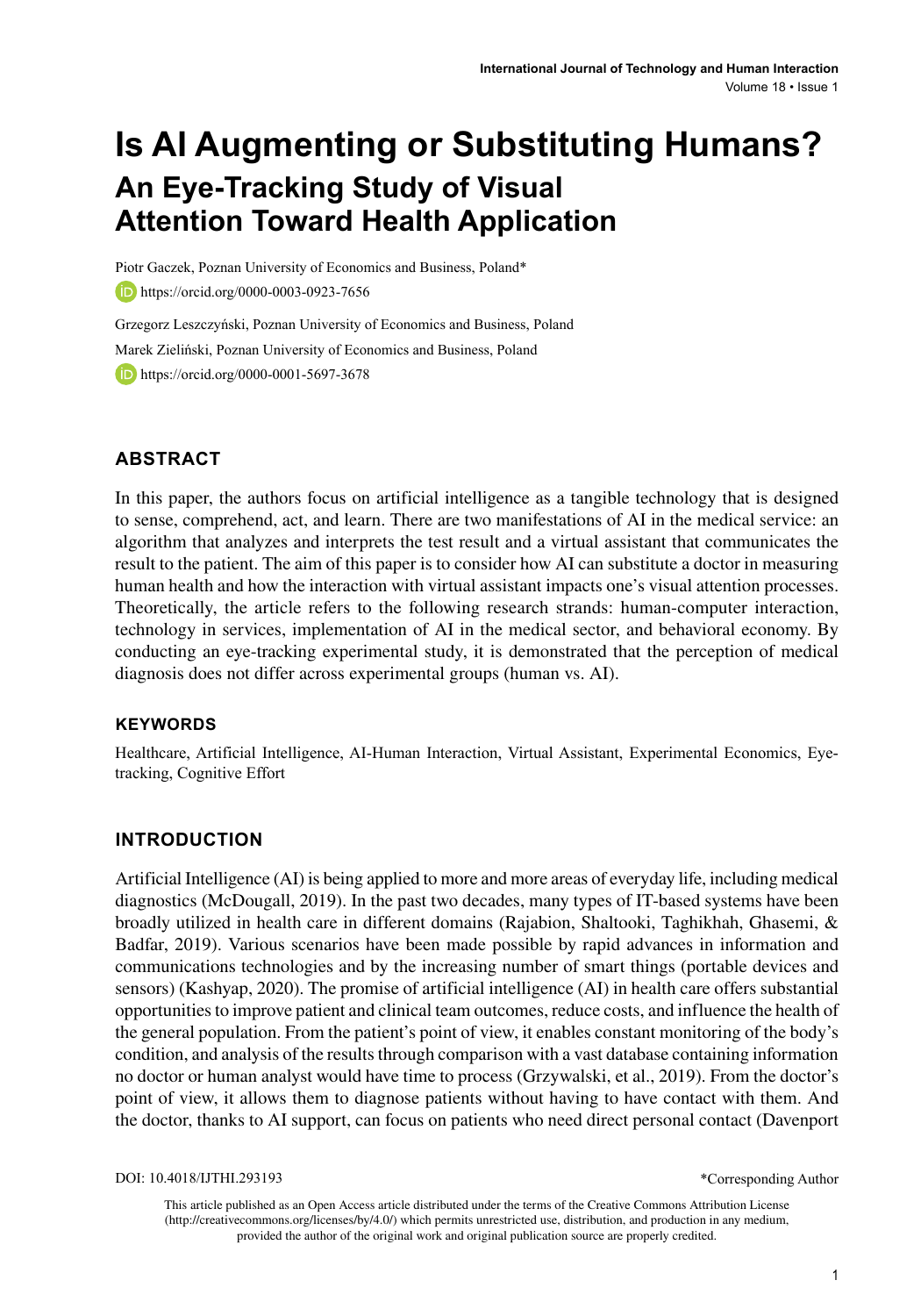& Kalakota, 2019). This raises high expectations for various applications and devices that monitor health using AI, e.g., Patient Monitoring Devices based on Internet of Things (Shah & Chircu, 2018).

In this article, we identify the reactions of patients to such solutions. We are interested in the reaction to the diagnosis issued by AI and the reaction to a message about the result of the diagnosis delivered by artificial intelligence. These are important issues, because it is the users' attitude towards these solutions that will mostly decide about their distribution on the market (Nasirian, Ahmadian, & Lee, 2017). Research on AI is about any device that perceives its environment and takes actions that maximize its chance to successfully achieve its goals (Russell & Norvig, 2009). In this paper, we focus on AI as a tangible technology that is designed to sense, comprehend, act, and learn to be capable of performing tasks that, if performed by a human, would be said to require intelligence (Scherer, 2016). We deal with medical diagnostic services in which two manifestations of AI are present: (1) an algorithm that collects data from the patient and analyzes and interprets the test result and a (2) Virtual Assistant that communicates the result to the patient and manages his or her communication with the doctor.

The subject of our research is user cognitive reactions to the performance of the test by the AI algorithm, and to the Virtual Assistant's communication of this result. This approach is similar to one presented by Wijesinghe, Gamage, Perera, and Chitraranjan (2019) for smart telemedicine system to manage diabetic retinopathy. Empirically, this paper is focused on the Polish health system because it has high hopes for the implementation of telemedicine in order to improve its condition (Domagała & Klich, 2018).

### **BACKGROUND**

### **AI in Services**

One of the fundamentals of service science says that interaction takes a unique role in services because usually the value is delivered to a customer during those interactions (Maglio & Spohrer, 2008). However, it is not always a human actor who interacts with a customer - technology can also play such a role in service delivery. Specifically, technology can play an augmenting or substituting role for a human actor in service delivery (Marinova, De Ruyter, Huang, Meuter, & Challagalla, 2017). It can enhance the human ability to think (e.g., by collecting and analyzing data) and to act (e.g., by communicating). In some settings, technology can interact with customers faster, cheaper, and in a more convenient way than a human, all in the name of service delivery (De Keyser, Köcher, Alkire, Verbeeck, & Kandampully, 2019). It can also be used by a customer who consumes a service, e.g., using a smart band to collect medical data from a person who wears it and sending it to an algorithm that provides real-time analysis and alerts a doctor if the results exceed allowable levels.

According to Marinova et al. (2017), technology can also replace a human actor who delivers a service. A chatbot or Virtual Assistant (VA) can be one example of such substitution as they are made available, thanks to AI-based technology (Kot & Leszczyński, in press). It can communicate with a patient who uses the medical service to present the results of medical tests, comment on those results, and schedule a meeting with a doctor if needed. Bots and VAs can be shaped to appear as human-like, animal-like, cartoon-like, and functional (Fong, Nourbakhsh, & Dautenhahn, 2003) to facilitate natural and effective interaction. Their interactive behavior can be programmed to include an emotional display, gaze, personality, sense of humor, or even gestures and movements (De Keyser et al., 2019). Their interface can be based on text, voice, graphics, touch, or biometrics. Wijesinghe et al. (2019) in a research paper on an Intelligent Diabetic Assistant present such a system which decides the diagnosis and the treatment priority depending upon the observations that have appeared on the screen. Summing up, both sides of health care service interaction can use the technology as a part of the service. It allows clinical services to be delivered to patients remotely, into areas which were previously served by well-trained human clinicians (Aborujilah et al. 2020). Other examples